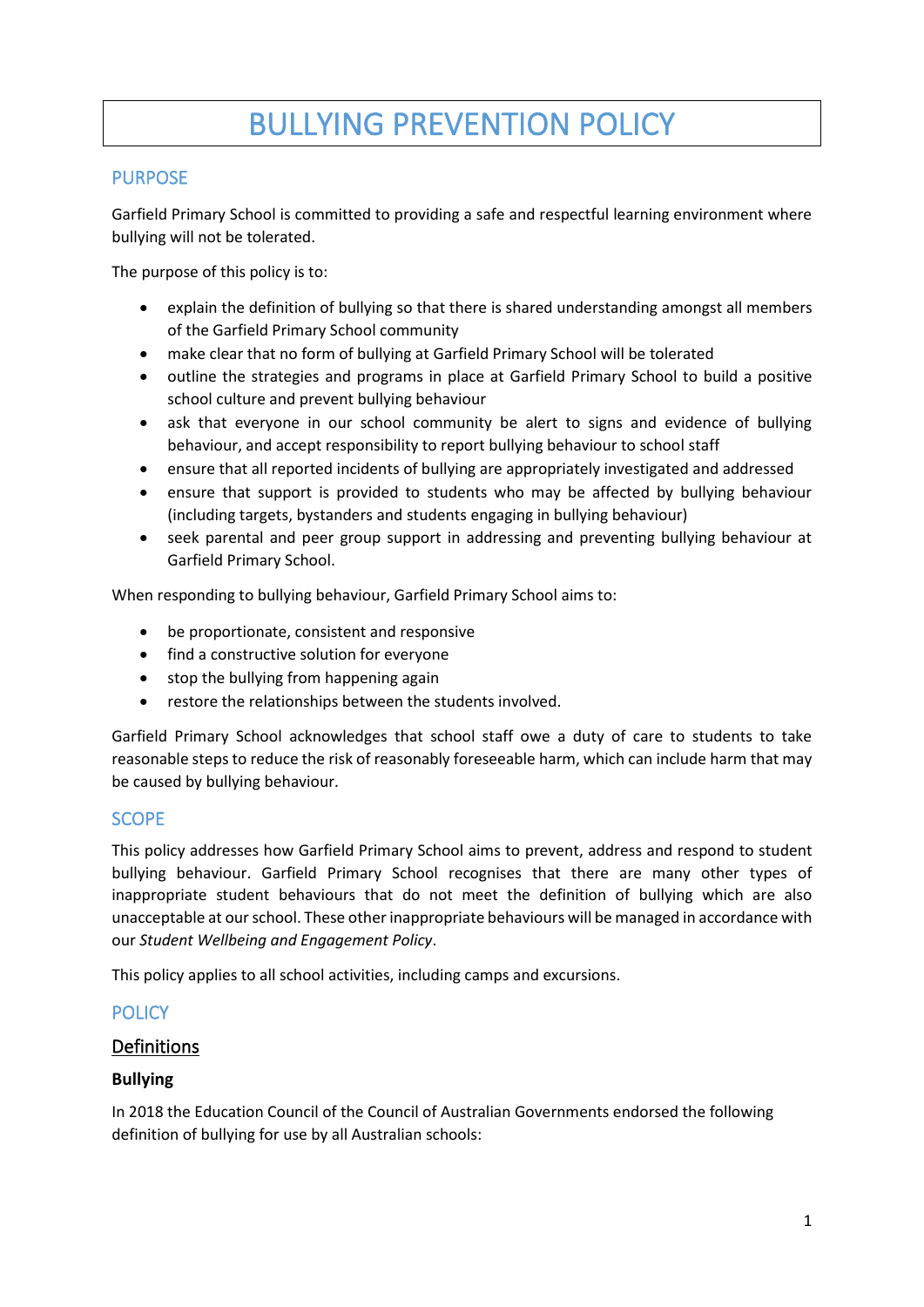*Bullying is an ongoing and deliberate misuse of power in relationships through repeated verbal, physical and/or social behaviour that intends to cause physical, social and/or psychological harm. It can involve an individual or a group misusing their power, or perceived power, over one or more persons who feel unable to stop it from happening.*

*Bullying can happen in person or online, via various digital platforms and devices and it can be obvious (overt) or hidden (covert). Bullying behaviour is repeated, or has the potential to be repeated, over time (for example, through sharing of digital records)*

*Bullying of any form or for any reason can have immediate, medium and long-term effects on those involved, including bystanders. Single incidents and conflict or fights between equals, whether in person or online, are not defined as bullying.*

Bullying has three main features:

- It involves a misuse of power in a relationship
- It is ongoing and repeated, and
- It involves behaviours that can cause harm.

Bullying can be:

- 1. *direct* physical bullying e.g. hitting, tripping, and pushing or damaging property.
- 2. *direct* verbal bullying e.g. name calling, insults, homophobic or racist remarks, verbal abuse.
- 3. *indirect* bullying e.g. spreading rumours, playing nasty jokes to embarrass and humiliate, mimicking, encouraging others to socially exclude a person and/or damaging a person's social reputation or social acceptance.

*Cyberbullying* is direct or indirect bullying behaviours using digital technology. For example via a mobile device, computers, chat rooms, email, social media, etc. It can be verbal, written and include images, video and/or audio.

#### **Other distressing and inappropriate behaviours**

Many distressing and inappropriate behaviours may not constitute bullying even though they are unpleasant. Students who are involved in or who witness any distressing and inappropriate behaviours should report their concerns to school staff and our school will follow the Student Wellbeing and Engagement Policy.

*Mutual conflict* involves an argument or disagreement between people with no imbalance of power. In incidents of mutual conflict, generally, both parties are upset and usually both want a resolution to the issue. Unresolved mutual conflict can develop into bullying if one of the parties targets the other repeatedly in retaliation.

*Social rejection or dislike* is not bullying unless it involves deliberate and repeated attempts to cause distress, exclude or create dislike by others.

*Single-episode acts* of nastiness or physical aggression are not the same as bullying. However, single episodes of nastiness or physical aggression are not acceptable behaviours at our school and may have serious consequences for students engaging in this behaviour. Garfield Primary School will use its Student Wellbeing and Engagement Policy to guide a response to single episodes of nastiness or physical aggression.

*Harassment* is language or actions that are demeaning, offensive or intimidating to a person. It can take many forms, including sexual harassment and disability harassment.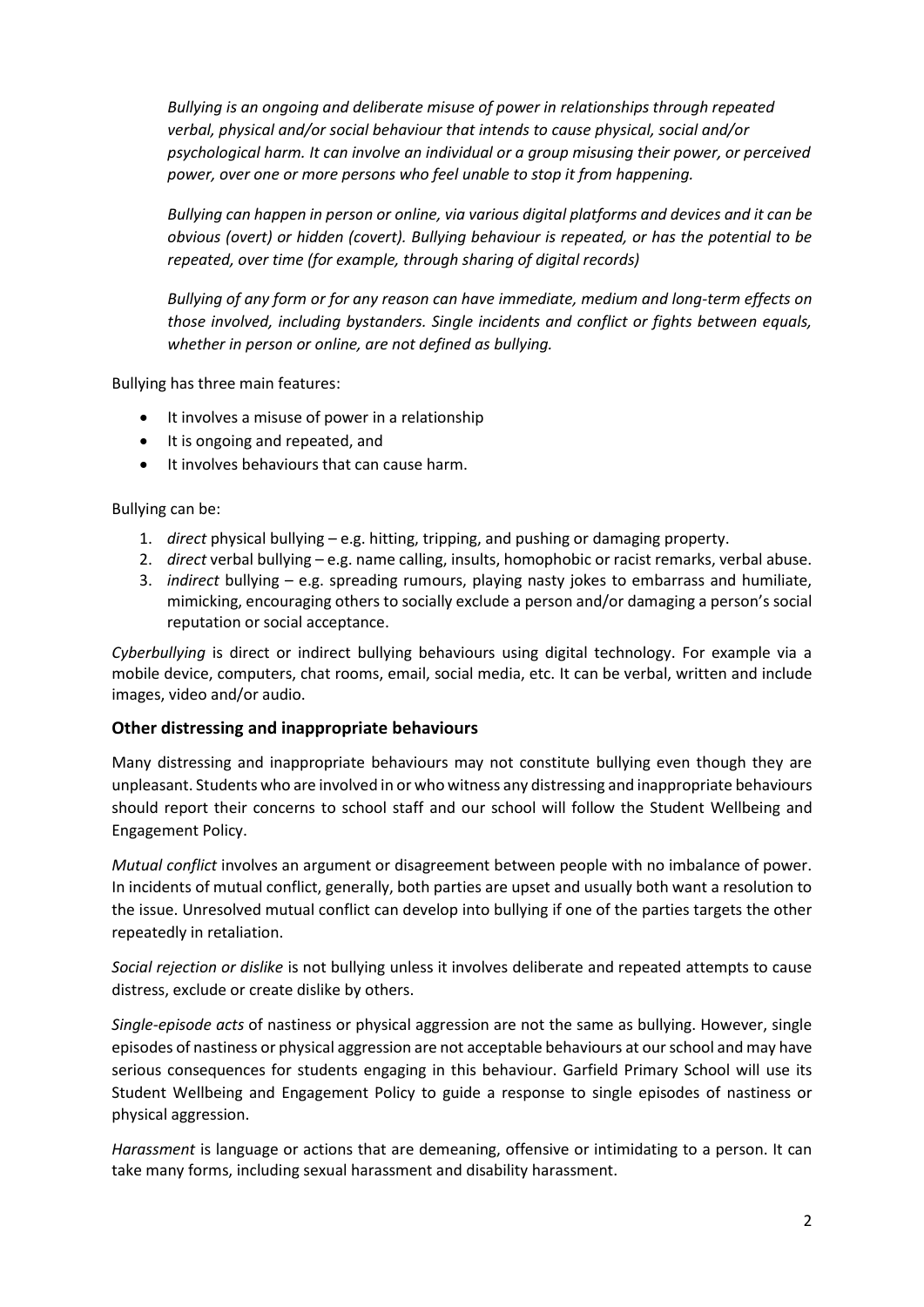Harassment of any kind will not be tolerated at Garfield Primary School and may have serious consequences for students engaging in this behaviour. Garfield Primary School will use its Student Wellbeing and Engagement Policy to guide a response to students demonstrating harassing behaviour, unless the behaviour also constitutes bullying, in which case the behaviour will be managed in accordance with this Bullying Prevention Policy.

# BULLYING PREVENTION

Garfield Primary School has a number of programs and strategies in place to build a positive and inclusive school culture. We strive to foster a school culture that prevents bullying behaviour by modelling and encouraging behaviour that demonstrates acceptance, kindness and respect.

Bullying prevention at Garfield Primary School is proactive and is supported by research that indicates that a whole school, multifaceted approach is the most effect way to prevent and address bullying. At our school:

- We have a positive school environment that provides safety, security and support for students and promotes positive relationships and wellbeing.
- We strive to build strong partnerships between the school, families and the broader community that means all members work together to ensure the safety of students.
- Teachers are encouraged to incorporate classroom management strategies that discourage bullying and promote positive behaviour.
- A range of year level incursions and programs are planned for each year to raise awareness about bullying and its impacts.
- In the classroom, our social and emotional learning curriculum teaches students what constitutes bullying and how to respond to bullying behaviour assertively. This promotes resilience, assertiveness, conflict resolution and problem solving.
- The Better Buddies Program and the Peer Mentor program encourage positive relationships between students in different year levels. We seek to empower students to be confident communicators and to resolve conflict in a non-aggressive and constructive way.
- Students are encouraged to look out for each other and to talk to teachers and older peers about any bullying they have experienced or witnessed.
- We participate in the National Day of Action against Bullying and Violence.

For further information about our engagement and wellbeing initiatives, please see our Student Wellbeing and Engagement policy.

# INCIDENT RESPONSE

#### Reporting concerns to Garfield Primary School

Bullying complaints will be taken seriously and responded to sensitively at our school.

Students who may be experiencing bullying behaviour, or students who have witnessed bullying behaviour, are encouraged to report their concerns to school staff as soon as possible.

Our ability to effectively reduce and eliminate bullying behaviour is greatly affected by students and/or parents and carers reporting concerning behaviour as soon as possible, so that the responses implemented by Garfield Primary School are timely and appropriate in the circumstances.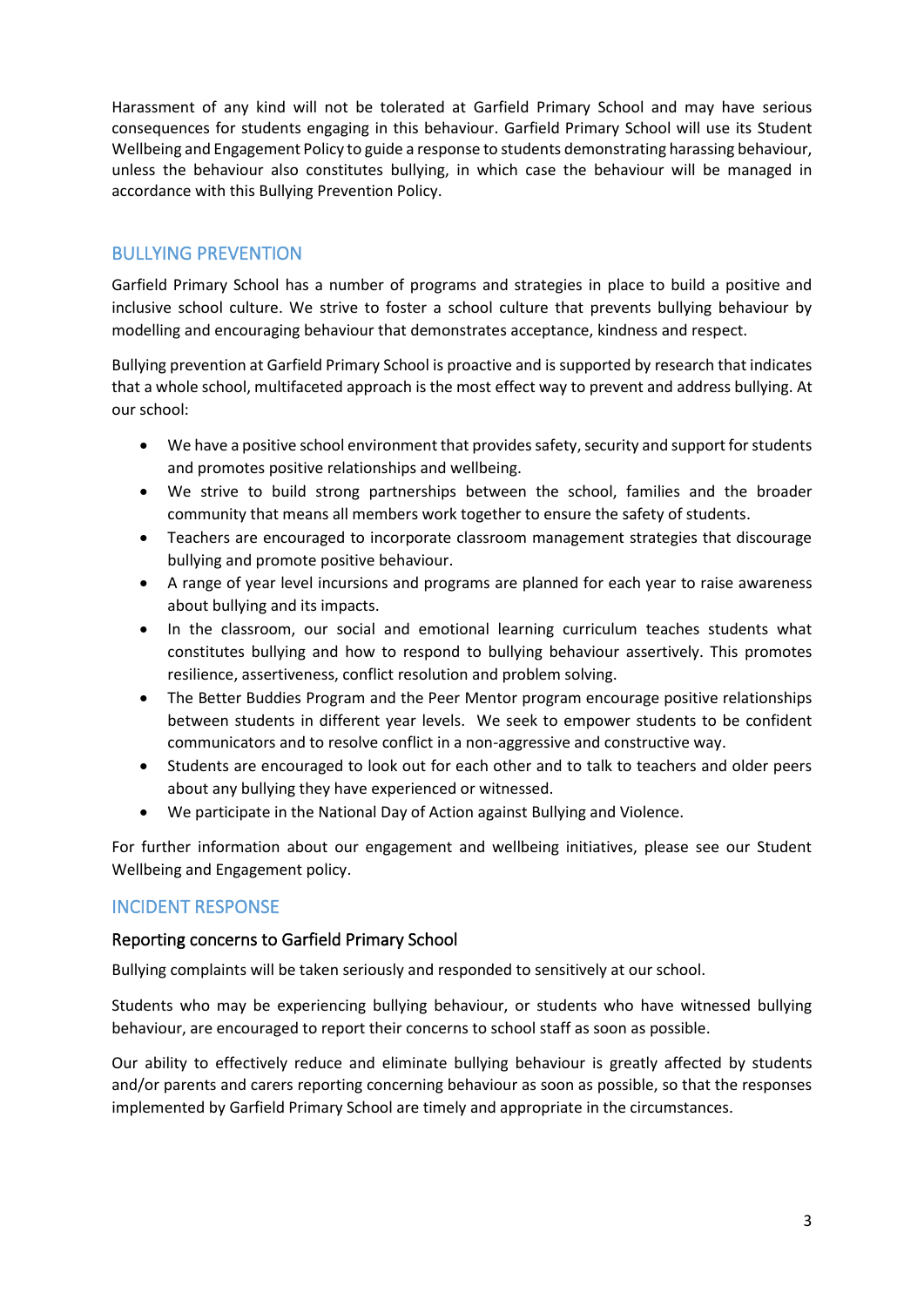We encourage students to speak to their classroom teacher. However, students are welcome to discuss their concerns with any trusted member of staff including teachers, education support staff, and the Principal.

Parents or carers who develop concerns that their child is involved in, or has witnessed bullying behaviour at Garfield Primary School should contact the Schoolwide Positive Behaviour Support Coordinator, Jan Forward, by phone on 0356292274 or by email directed to [garfield.ps@education.vic.gov.au](mailto:garfield.ps@education.vic.gov.au)

#### Investigations

When notified of alleged bullying behaviour, school staff are required to:

- 1. record the details of the allegations on a student behaviour report form; and
- 2. inform the SWPBS Team.

The SWPBS Team is responsible for investigating allegations of bullying in a timely and sensitive manner. To appropriately investigate an allegation of bullying, the SWPBS Team may:

- speak to the those involved in the allegations, including the target/s, the students allegedly engaging in bullying behaviour/s and any witnesses to the incidents
- speak to the parents of the students involved
- speak to the teachers of the students involved
- take detailed notes of all discussions for future reference
- obtain written statements from all or any of the above.

All communications with the SWPBS Team in the course of investigating an allegation of bullying will be managed sensitively. Investigations will be completed as quickly as possible to allow for the behaviours to be addressed in a timely manner.

The objective of completing a thorough investigation into the circumstances of alleged bullying behaviour is to determine the nature of the conduct and the students involved. A thorough understanding of the alleged bullying will inform staff about how to most effectively implement an appropriate response to that behaviour.

Serious bullying, including serious cyberbullying, is a criminal offence and may be referred to Victoria Police. For more information, see: [Brodie's Law.](http://www.education.vic.gov.au/about/programs/bullystoppers/Pages/advicesheetbrodieslaw.aspx)

#### Responses to bullying behaviours

When the SWPBS Team has sufficient information to understand the circumstances of the alleged bullying and the students involved, a number of strategies may be implemented to address the behaviour and support affected students in consultation with teachers, SSS, Principal, Department of Education and Training specialist staff.

There are a number of factors that will be considered when determining the most appropriate response to the behaviour. When making a decision about how to respond to bullying behaviour, Garfield Primary School will consider:

- the age and maturity of the students involved
- the severity and frequency of the bullying, and the impact it has had on the target student
- whether the student/s engaging in bullying behaviour have displayed similar behaviour before
- whether the bullying took place in a group or one-to-one context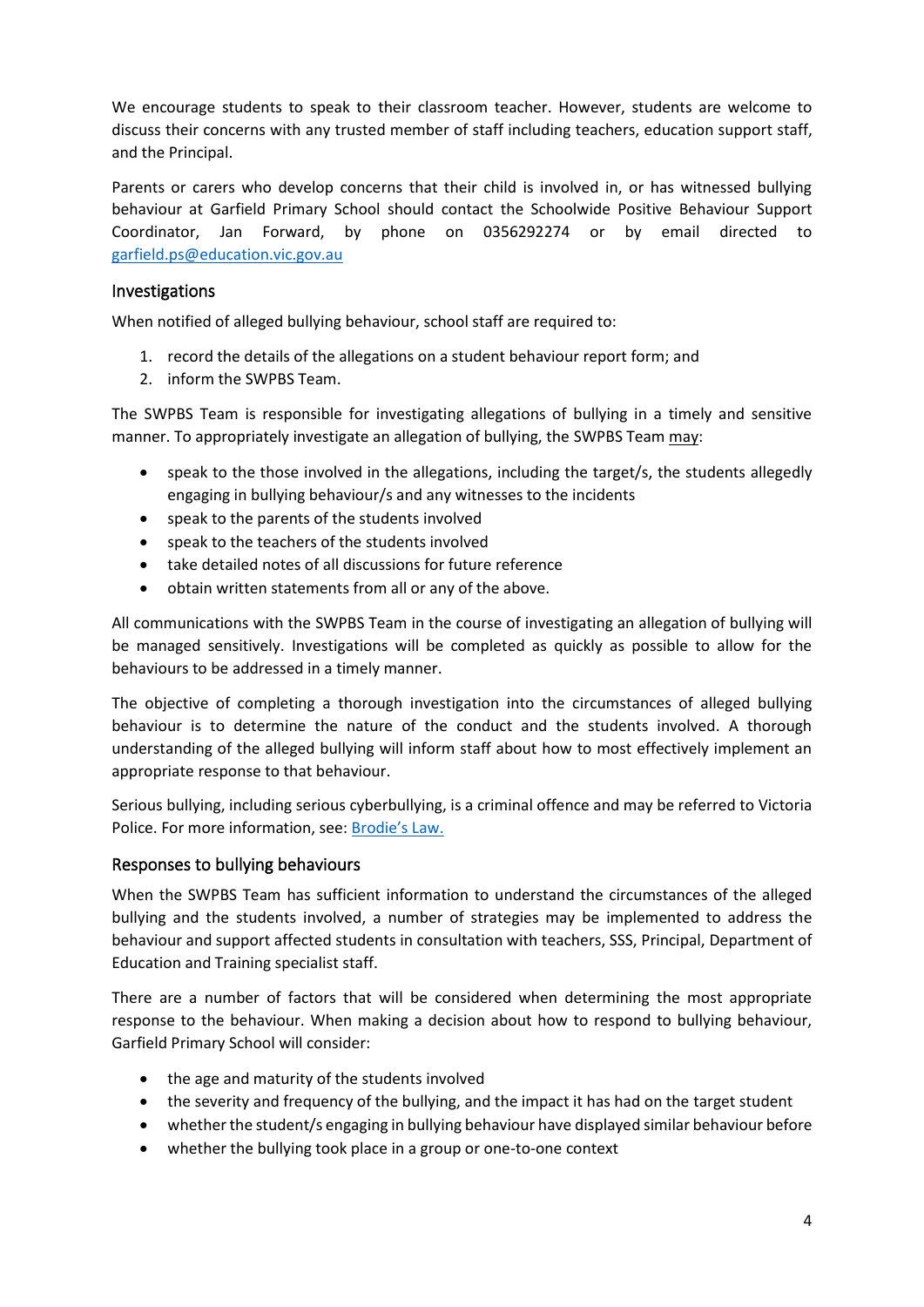- whether the students engaging in bullying behaviour demonstrates insight or remorse for their behaviour
- the alleged motive of the behaviour, including any element of provocation.

The SWPBS Team may implement all, or some of the following responses to bullying behaviours:

- Offer counselling support to the target student or students, including referral to SSS, external providers, or in school support as available.
- Offer counselling support to the students engaging in bullying behaviour, including referral to SSS, external providers, or in school support as available.
- Offer counselling support to affected students, including witnesses and/or friends of the target student, including referral to SSS, external providers, and in school support as available.
- Facilitate a restorative practice meeting with all or some of the students involved. The objective of restorative practice is to repair relationships that have been damaged by bringing about a sense of remorse and restorative action on the part of the person who has bullied someone and forgiveness by the person who has been bullied.
- Facilitate a mediation between some or all of the students involved to help to encourage students to take responsibility for their behaviour and explore underlying reasons for conflict or grievance. Mediation is only suitable if all students are involved voluntarily and demonstrate a willingness to engage in the mediation process.
- Facilitate a Student Support Group meeting and/or Behaviour Support Plan for affected students if deemed appropriate by the SWPBS team.
- Provide discussion and/or mentoring for different social and emotional learning competencies of the students involved, including connecting affected students with an older Student Mentor, Life Skills Group, Aim for the Stars lessons.
- Monitor the behaviour of the students involved for an appropriate time and take follow up action if necessary.
- Implement year group targeted strategies to reinforce positive behaviours.
- Implement disciplinary consequences for the students engaging in bullying behaviour, which may include removal of privileges, suspension and/or expulsion consistent with our Student Wellbeing and Engagement policy, the Ministerial Order on Suspensions and Expulsions and any other relevant Department policy.

Garfield Primary School understands the importance of monitoring and following up on the progress of students who have been involved in or affected by bullying behaviour. Where appropriate, school staff will also endeavour to provide parents and carers with updates on the management of bullying incidents.

Garfield Primary School is responsible for maintaining up to date records of the investigation of and responses to bullying behaviour.

# FURTHER INFORMATION AND RESOURCES

The following websites and resources provide useful information on prevention and responding to bullying, as well as supporting students who have been the target of bullying behaviours:

- **[Bully Stoppers](https://bullyingnoway.gov.au/PreventingBullying/Planning/Pages/School-policy.aspx)**
- Kids [Helpline](https://kidshelpline.com.au/)
- [Lifeline](https://www.lifeline.org.au/)
- [Bullying. No way!](https://bullyingnoway.gov.au/PreventingBullying/Planning/Pages/School-policy.aspx)